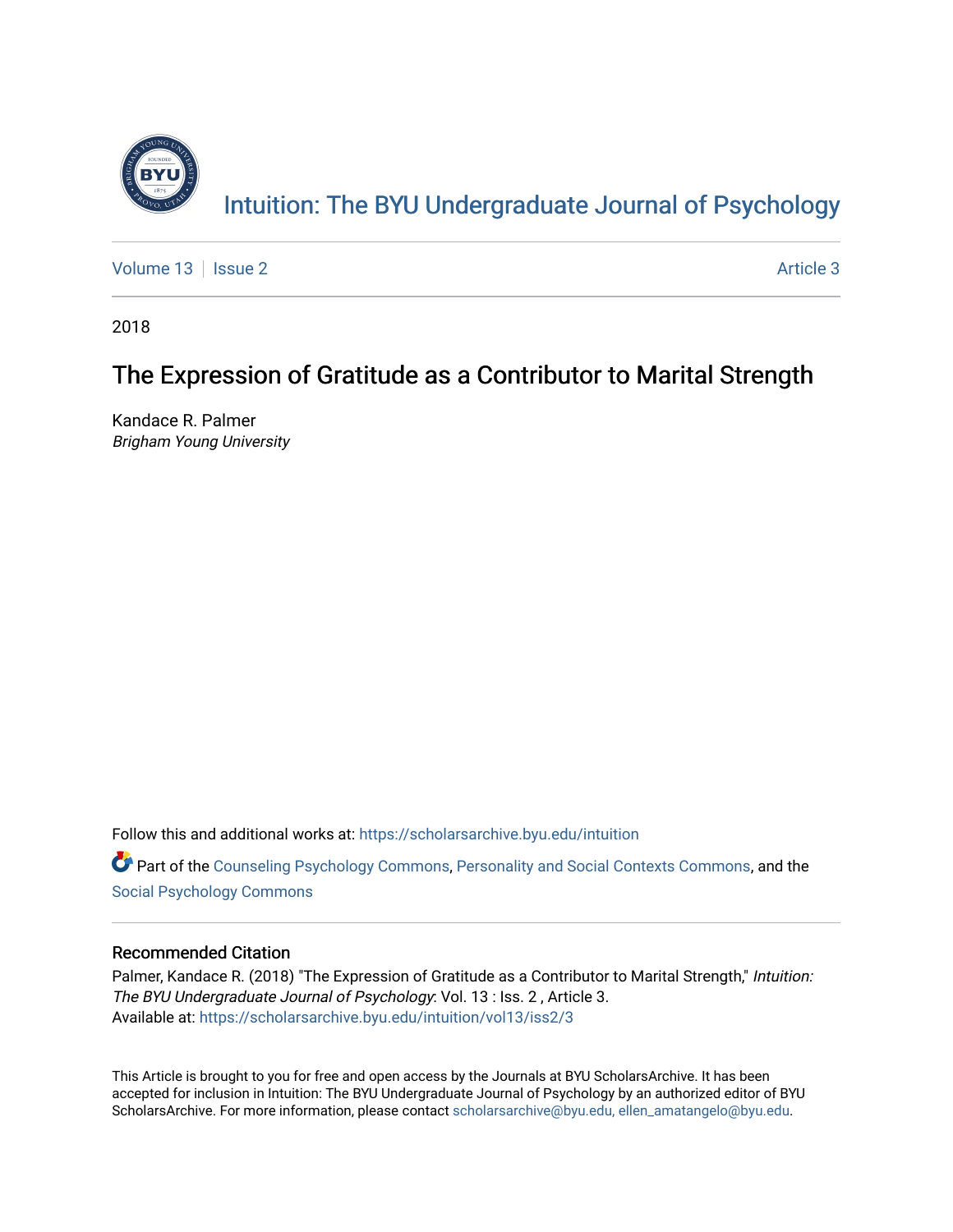The Expression of Gratitude as a Contributor to Marital Strength

Kandace Palmer

Brigham Young University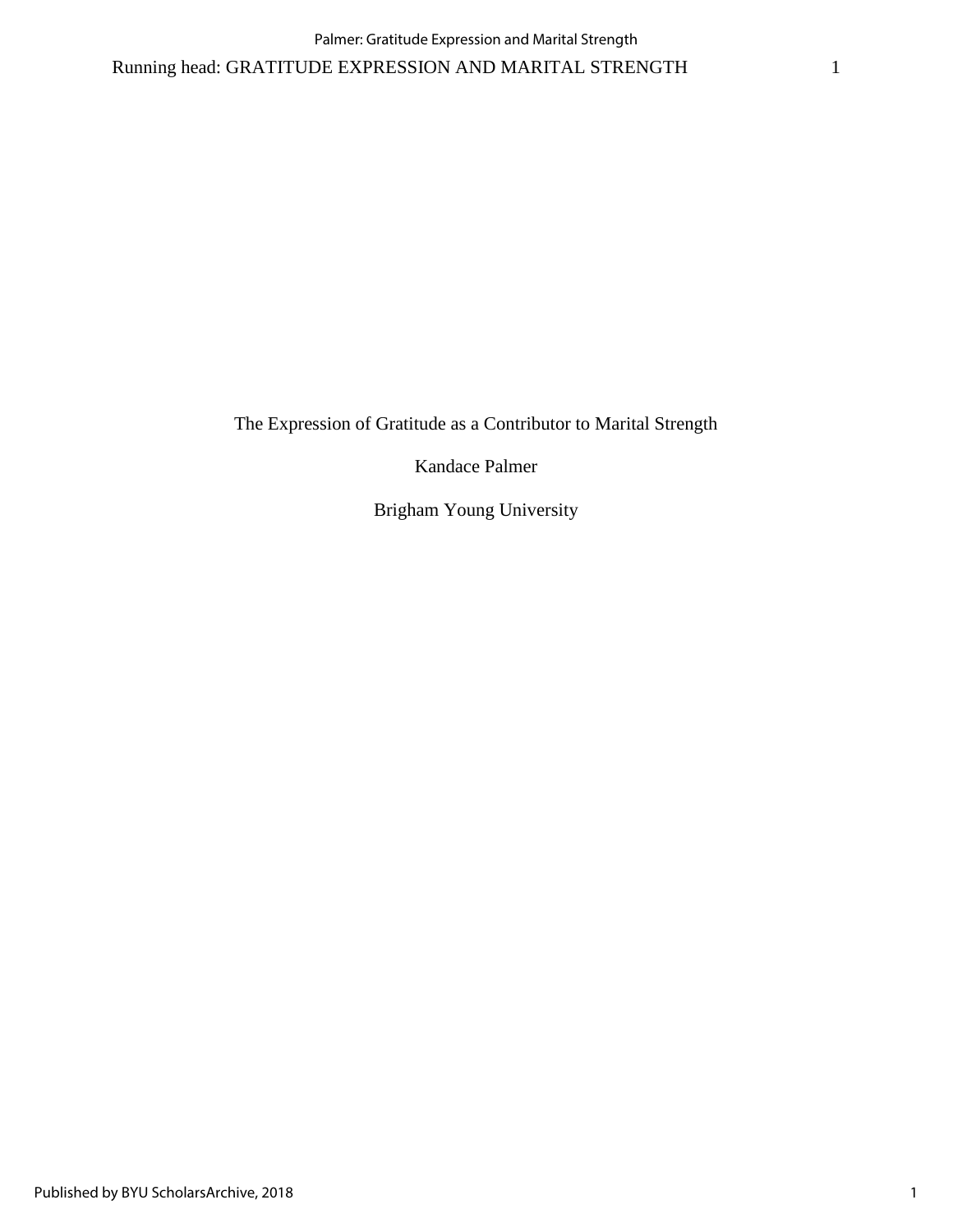## **Abstract**

Gratitude is an important positive emotion for personal and social growth; its expression enhances interpersonal connections by fulfilling innate human needs to receive security, support, and merit from others (Carnegie, 1936/1981; Johnson, 2008; Lambert & Fincham, 2011). In light of more recent research on the expression of gratitude in dyadic relationships, gratitude is considered to be a paramount emotion for communicating "responsiveness" and for marriage survival (Algoe, Fredrickson, & Gable, 2013; Algoe, Kurtz, & Hilaire, 2016; Algoe & Zhaoyang, 2016). When spouses express appreciation, sincerity is necessary for gratitude to strengthen a marriage (Gordon, Arnette, & Smith, 2011; Leong, 2012). Furthermore, insincere gratitude, or a belief that gratitude is not genuine, can be detrimental to already suffering relationships (Leong, 2012). As truly appreciative feelings and expressions increase in a marriage, the relationship will be improved because grateful feelings often influence partners to invest more time and energy in favor of the relationship (Gordon, Impett, Kogan, Oveis, & Keltner, 2012; Lambert & Fincham, 2011). These studies on gratitude and marriage demonstrate that feeling and expressing gratitude can be an important aspect of positive marital development and connection.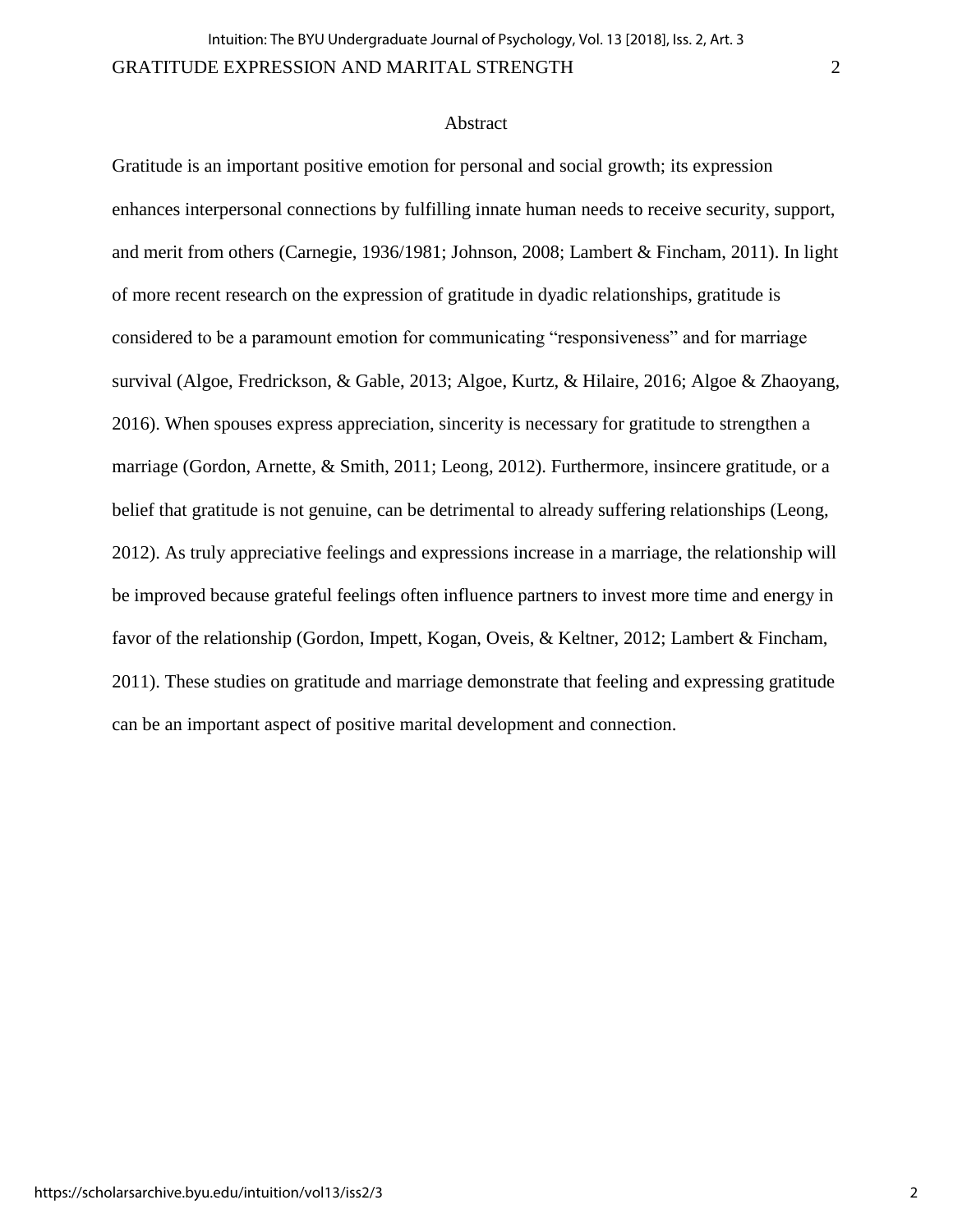The Expression of Gratitude as a Contributor to Marital Strength

Susanna placed the last plate on the dish rack, dried her hands, and crossed into the living room to sit on the couch next to Carter. It was his birthday and she had been working hard to make it special. As she rested a moment, she realized how much it would mean to know that he appreciated her efforts, yet she was unsure how to ask for the recognition she needed. A little while later, Carter approached her saying, "Thank you for making my birthday special. I want to tell you that I appreciate you and what you've done for me." She perked up at his words and immediately felt grateful toward him for letting her know that her hard work had not gone unnoticed. These feelings prompted her to wonder how a simple, sincere expression of thanks from her husband could lead her to feel more than willing to sacrifice for him. She said, "Thank you for telling me that," and thought to herself: *For him, I would gladly do it again*.

Researchers have studied gratitude for many years, but only more recently have they begun to examine the unique and important influence it may have on marriage relationships. Empirical studies promote the idea that the expression of gratitude in marriages instigates behaviors that notably improve relationships and sustain long-term connections (Algoe, Kurtz, & Hilaire, 2016; Bartlett, Condon, Cruz, Baumann, & Desteno, 2012). Some view gratitude as an adhesive that assists a couple in strengthening their relationship because it motivates both partners to participate in and perform uplifting behaviors (Algoe & Way, 2014; Algoe & Zhaoyang, 2016). Though it may seem intuitive to give thanks, the explanations for why it improves a relationship are deeper than cultural norms and expectations.

Human beings feel the need to be appreciated by one another. Several authors have stated that the desire to be esteemed and valued is as common as the need to breathe (Carnegie, 1936/1981; Lambert & Fincham, 2011). Lambert and Fincham (2011) explained, "Given all the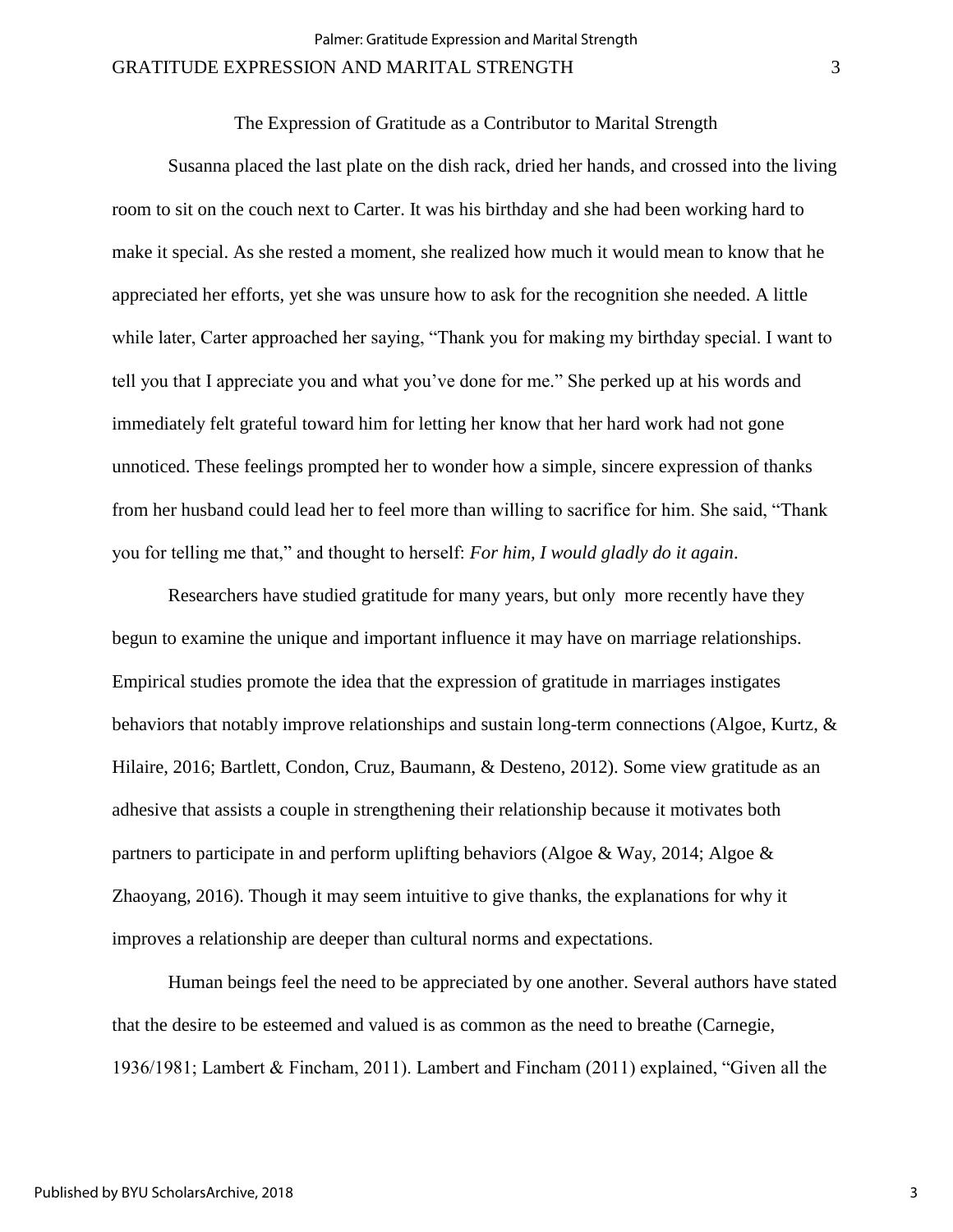documented benefits of receiving appreciation, it is not surprising that psychologist William James…stated that 'the deepest principle in human nature is the craving to be appreciated'" (p. 53). Furthermore, giving gratitude and praise is as important as receiving them. Higher levels of happiness in relationships are associated with higher levels of gratitude expression (Lambert & Fincham, 2011.) Refraining from expressing or receiving appreciation lowers self-esteem and satisfaction in many types of relationships (Kleinman, Kuenne, Kuhr, & Thyne, 2007). Consequently, an attitude of gratitude is not merely a catchphrase for the optimistic, but rather a valuable part of self- and relational development.

In fact, gratitude is a necessary emotion. It assists in the evolutionary process of finding a stable partner and consistently reminding oneself of the value of that partner (Algoe & Way, 2014; Barlett et al., 2012). However, the positive benefits of expressing gratitude are often dependent on the sincerity of one's perceived responsiveness, which is a critical characteristic of all relationship-strengthening practices (Algoe & Zhaoyang, 2016). A partner who is responsive shows care, concern, and awareness for the other person's needs, which helps the receiver to understand the intent behind the giver's actions (Algoe & Zhaoyang, 2016). In other words, spouses must feel and express gratitude genuinely, like with other positive behaviors, for it to have the full positive effect that helps to heal and reinforce bonding.

Gratitude powerfully connects couples, so it may be important to consider what leads one to experience gratitude and then express it. Positive changes come from looking for things to be grateful for, not necessarily having things to be grateful for (Barker, 2015). In relationships, experiencing a little gratitude goes a long way to affect one's own perspective, yet it can be difficult to remember to sincerely express it and inform the other person of one's thankfulness. Although the expression of sincere gratitude is a commonly neglected relational practice, the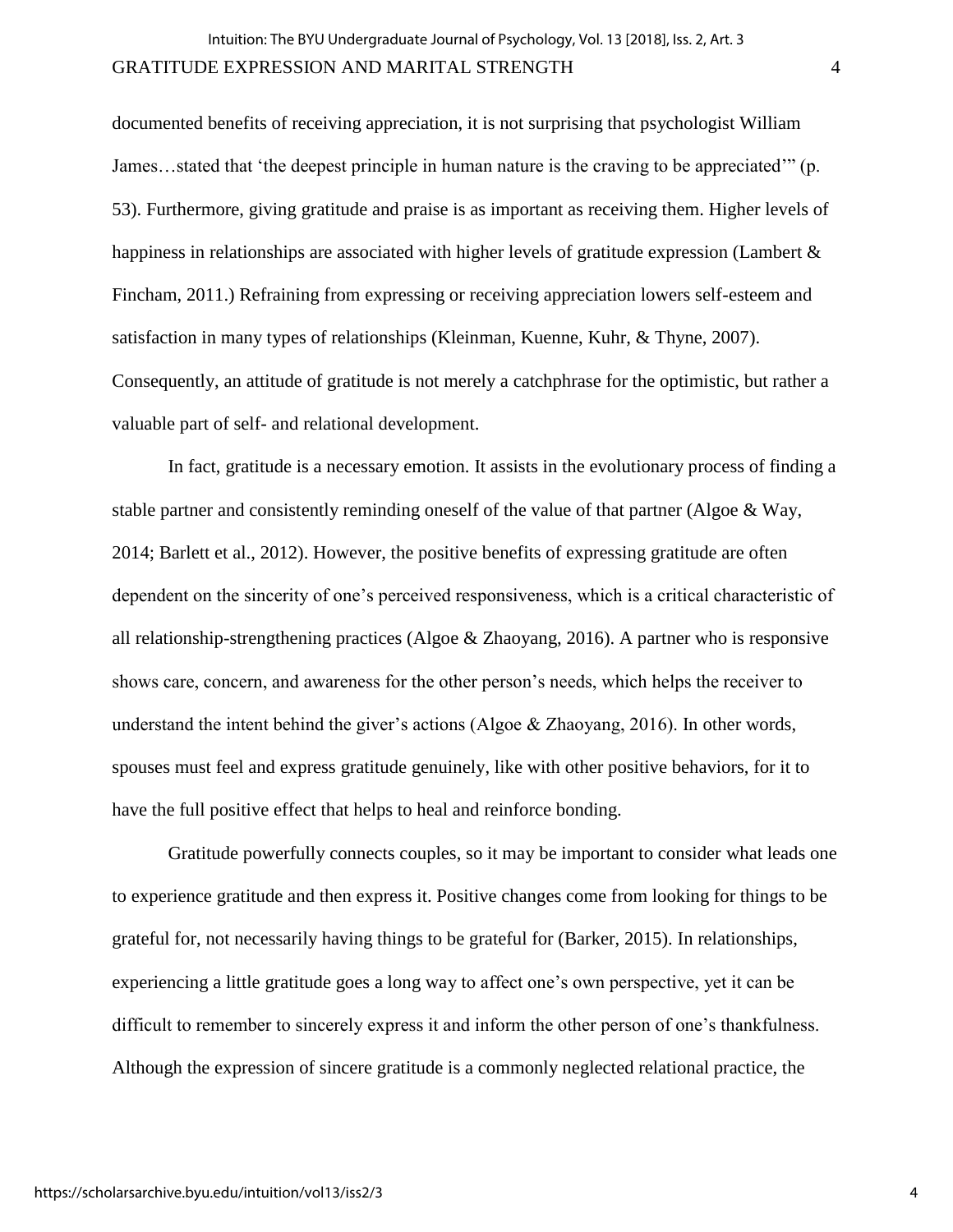cultivation of such feelings enhances positive interactions that are vital for maintaining successful marital relationships because couples who acquire and express gratitude experience greater conflict resolution, foster enhanced appreciation for one another, and develop a heightened sense that personal efforts are valued. These functions of gratitude in marriage help to fulfill the human need to be valued, the desire to be connected to loved ones, and the motivation to maintain one's relationship.

## **Innate Desire to Be Valued**

The short film titled "Validation" emphasizes the depth with which most people desire to feel important (Kleinman et al., 2007). In the film, a man unexpectedly offers uplifting comments to anyone who approaches him, and the number of people who flock to hear his compliments exponentially increases as they experience the satisfaction of being appreciated and valued (Kleinman et al., 2007). All individuals want to receive love and appreciation in some way, and this is most significant in marital relationships (Carnegie, 1936/1981; Gordon, Impett, Kogan, Oveis, & Keltner, 2012; Lambert & Fincham, 2011; Leong, 2012). Thus, experiencing gratitude is beneficial to the self and others, specifically one's marriage partner (Chang, Li, Teng, Berki, & Chen, 2013, p. 1433). When two people commit to fulfilling one another's needs in marriage, it becomes even more important for them to satisfy their partner's need to be valued. In one study on marriage and divorce, many divorced participants indicated that feeling undervalued and unloved was the central cause of their divorce (Gordon et al., 2012). A person will lose the desire to promote the relationship if it does not meet their inborn human needs (Gordon et al., 2012). As humans, each person needs to be esteemed and appreciated, especially in close relationships.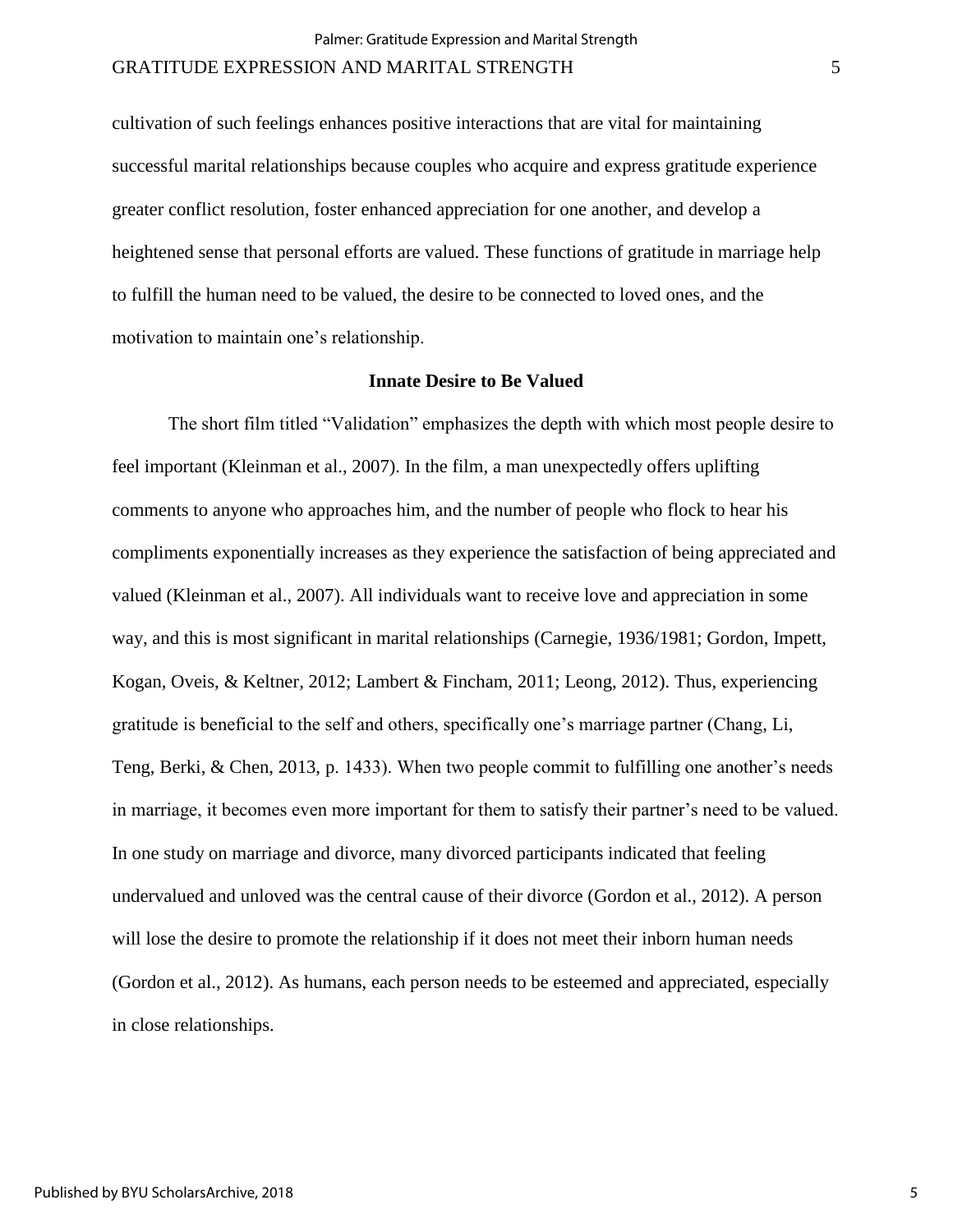Sharing one's gratitude is a principal means of refining these feelings of esteem and appreciation within a relationship. Gratitude instigates positive feelings and interactions that help partners to feel loved. Making the effort to express gratitude to one's partner demonstrates to them that they are valued for their contributions and for who they are as an individual (Lambert & Fincham, 2011). As one longitudinal study showed, gratitude benefits relationships by helping couples to feel appreciated, adjusted, and confident in their relationships (Lambert & Fincham, 2011). When one partner is required to sacrifice for the relationship, appreciation (or gratitude) acts as a mediator. This helps the person feel that their partner is contributing with equal effort. In fact, researchers found that receiving acknowledgement for contributions to the relationship positively correlated with satisfaction in the relationship (Lambert & Fincham, 2011). Experiencing and expressing gratitude is a critical element in marital relationships because it allows for relationship stability that comes when both partners feel appreciated.

## **Gratitude as an Evolutionary Emotion**

From an evolutionary perspective, gratitude plays a unique role in relationship success. Many researchers have studied the influence of emotions on human survival and have found that emotions influence important survival decisions (Algoe, Fredrickson, & Gable, 2013). Feeling and expressing gratitude evolved as an emotional cue that helps in selecting a prime potential partner. As an emotion, gratitude draws attention to another person who is helpful and kind, which assists in the process of choosing a fit mate. It also increases feelings of contentment with one's partner after they are chosen. Experimental studies demonstrate that these phenomena lengthen the survival of the couple and their offspring (Algoe et al., 2016; Bartlett et al., 2012). Feeling gratitude allows a person to appreciate helpful behaviors in a specific circumstance and to appreciate their partner for their cumulative good (Lambert & Fincham, 2011). Gratitude has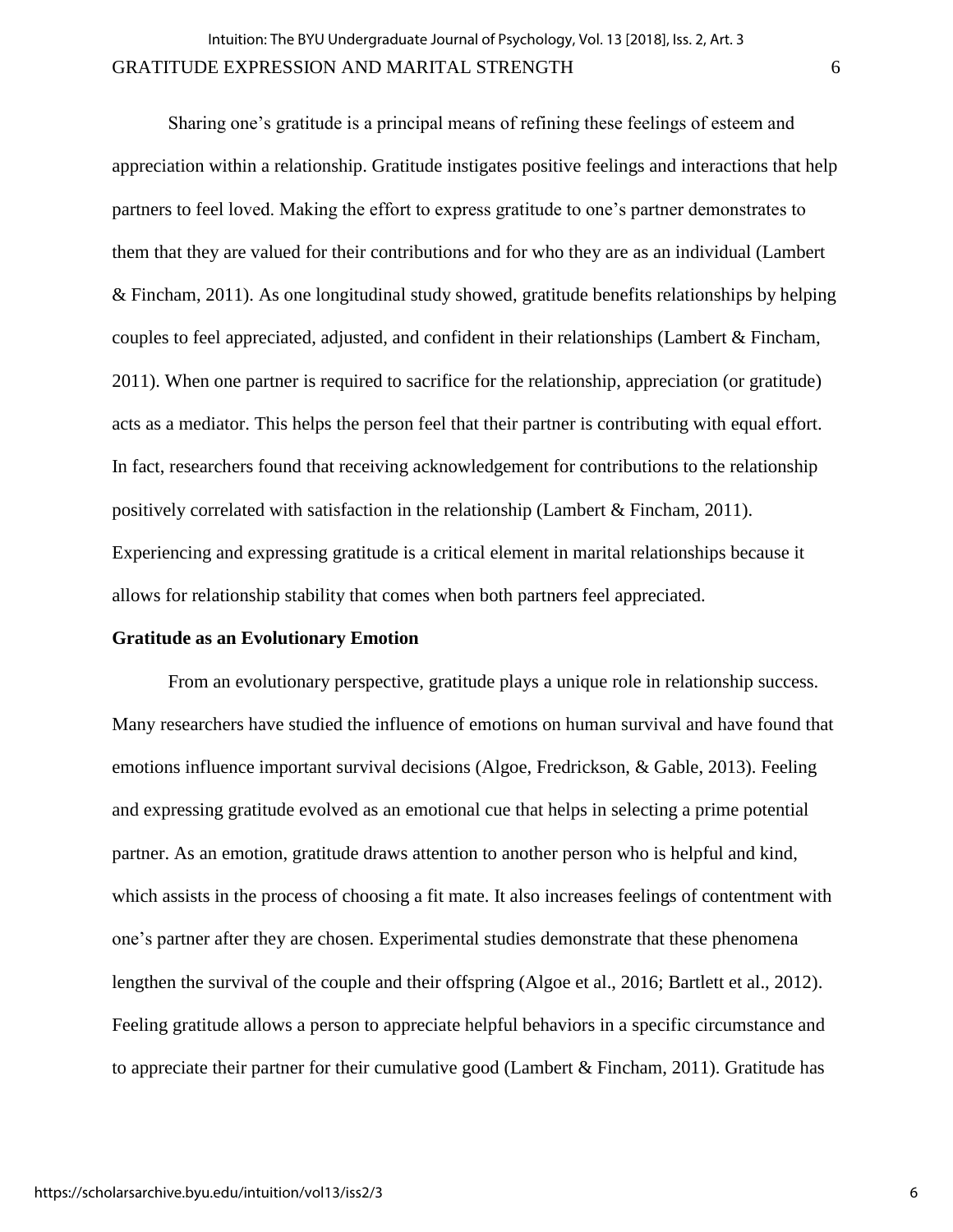helped humans to form stronger relationships for centuries, and it is an important element to any successful marriage.

## **Emotional Connection**

In like manner, the positive emotions that accompany grateful feelings affect both partners in a marriage, and one spouse's feelings of gratitude positively correlate with the other spouse's feelings of gratitude (Gordon et al., 2012). Gordon et al. (2012) conducted a longitudinal study and determined that gratitude between marriage partners can be viewed as one element. The researchers found that within a dyadic bond, an individual feels valued and appreciated if their partner feels grateful (Gordon et al., 2012). Similarly, knowing that one's partner feels grateful in the relationship increases one's happiness in it, even more than does one's own gratitude (Gordon, Arnette, & Smith, 2011; Leong, 2012). When a partner is grateful, this feeling will influence both individuals in the relationship to have increased happiness and confidence (Gordon et al., 2011; Leong, 2012). Additionally, romantic partners tend to feel more grateful after receiving expressions of gratitude from the other person (Gordon et al., 2011), which can potentially ignite a cycle of positive feelings within the relationship. By feeling and expressing gratitude, marriage partners act on feelings of acknowledgment that strengthen important emotional ties.

#### **Attachment**

The emotional human needs discussed previously, which involve being valued, loved, and cared for, are closely related to certain theories about child development and interpersonal progression. Attachment needs, the fulfillment of which are considered critical to child development (Solom, Watkins, McCurrach, & Scheibe, 2017), continue into adulthood, affecting a person's romantic or marital connections (Johnson, 2008). These inherent needs make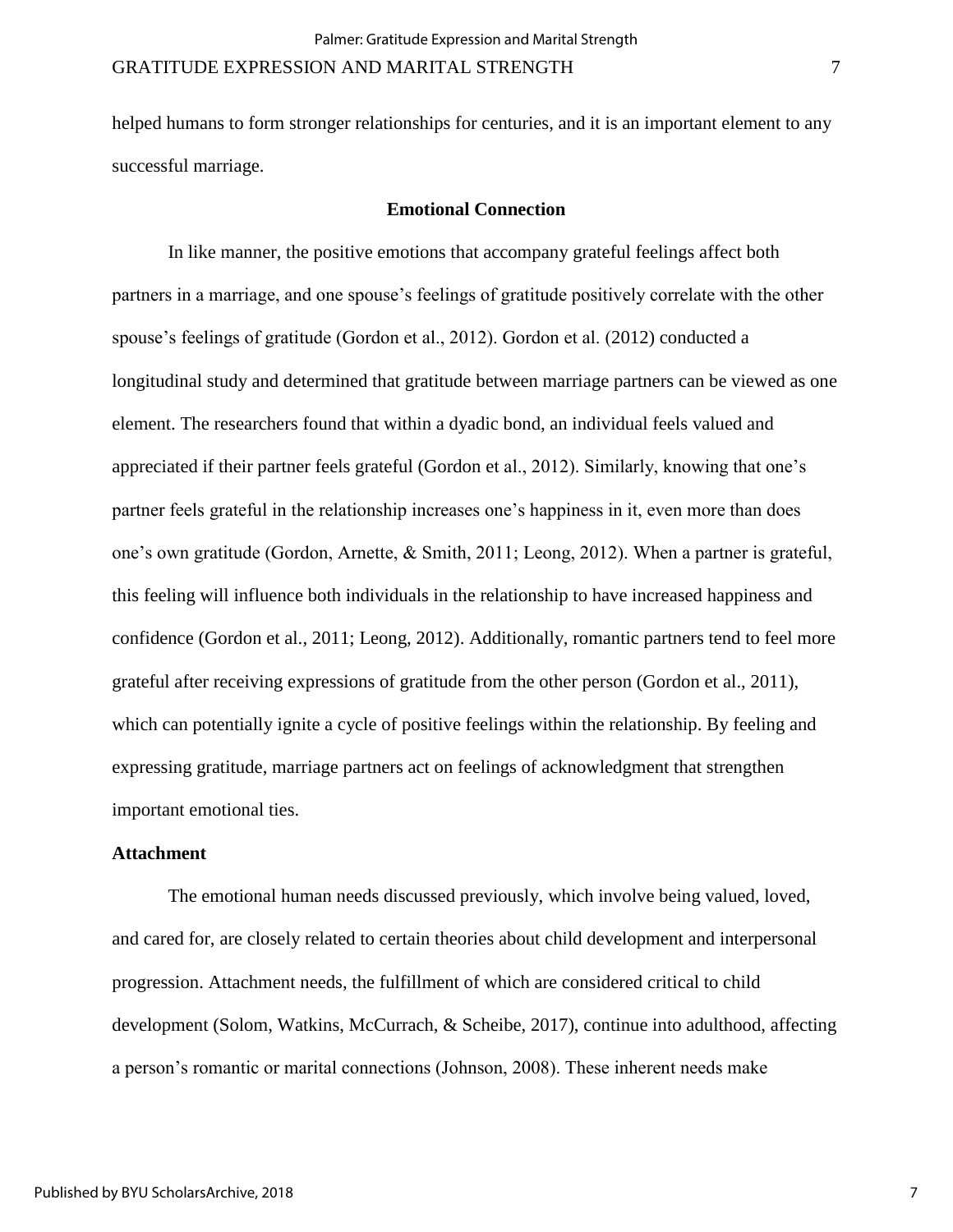emotional closeness invaluable for spouses, and each spouse needs to be assured that their partner supports and esteems them (Johnson, 2008). Spouse's solidify this reassurance when one partner's behavior demonstrates concern for the other (Algoe & Zhaoyang, 2016; Johnson, 2008). In the literature on gratitude and relationships, "perceived partner responsiveness" is an essential ingredient for relationship improvement and satisfaction and it accompanies behaviors that communicate awareness and affection for the other person's experiences (Algoe et al., 2013, p. 606; Algoe et al., 2016, p. 659; Algoe & Zhaoyang, 2016, p. 401). Expressions of gratitude can be one means of effectively communicating appreciation and mindfulness within couples. Although individuals deal with their deep emotional needs in a variety of ways, these needs are central to marital relationships. By expressing gratitude in words and actions, married couples can achieve greater connection because they trust that their spouse will continue to meet their important needs.

# **Insincere Gratitude**

Even though it may be easy to conclude that increasing expressions of gratitude is always beneficial, gratitude is best expressed with sincerity. In a longitudinal study on grateful exchanges between spouses, Leong (2012) learned that greater amounts of grateful expressions did not consistently lead to increased marital satisfaction. The findings indicate that sensing that one's partner is truly grateful benefits a marriage; however, if an individual feels that the gratitude expressed is not genuine, it will harm the connection between two people more than help it (Leong, 2012). Especially when existing problems are weakening a relationship, increasing the number of gratitude expressions does not help and may be somewhat destructive, if insincere (Leong, 2012). Applying gratitude to a relationship is simple, yet it requires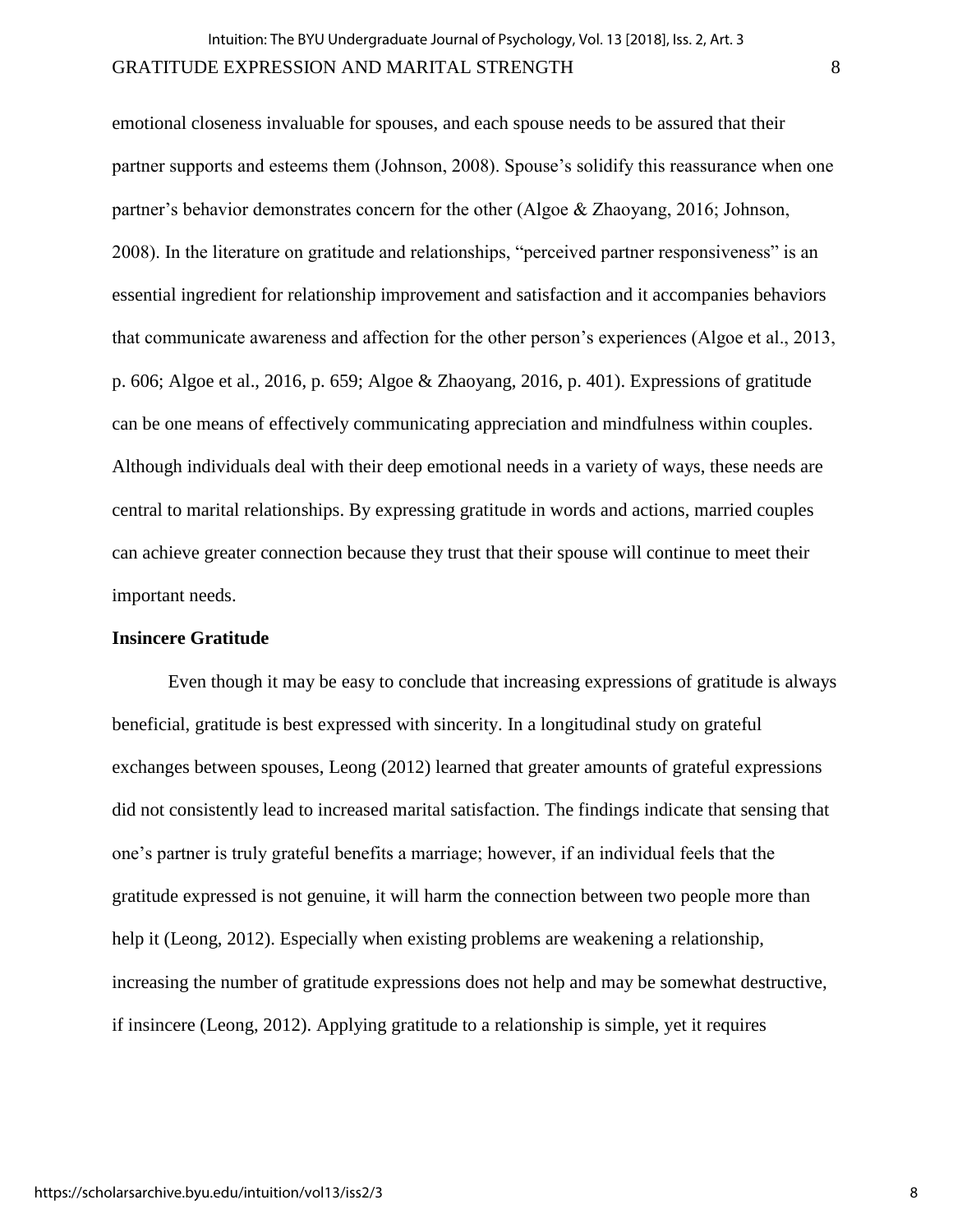meaningful intent and awareness of the other person's feelings in order for it to benefit the relationship.

There are times when a sudden increase in expressions of gratitude may not be the ideal approach to improving a relationship. Another study on spousal gratitude expression indicated that increased expressions of gratitude did not influence relationships as the researchers expected it would (Gordon et al., 2011). During this research, participants of the study achieved higher levels of contentment in their marriage when they felt gratitude but did not express it (Gordon et al., 2011). The researchers determined possible explanations for these results and proposed that gratitude felt is more influential than gratitude expressed when spouses imagine their partner to have alternative motives for the expression, when the expression goes unnoticed for its simplicity, or when the relationship is in need of more healing than an expression of gratitude can satisfy (Gordon et al., 2011). Therefore, being able to apply gratitude in a helpful manner may require sensitivity to the needs of one's relationship and a genuine and meaningful approach. As O'Connell, O'Shea, and Gallagher (2016) found, sincere gratitude expressed over a period of time has the potential of significantly improving a person's attitude toward a relationship (p.157). Accordingly, as one uses genuine gratitude to acknowledge their partner, happiness in the relationship increases.

#### **Motivation to Perpetuate the Relationship**

In a society of give-and-take, anyone may interpret a person's expression of gratitude as a request for reciprocity and appreciation. Researchers on gratitude do not entirely disagree with this idea, particularly because feeling grateful encourages a person to respond with another kind deed (Bartlett et al., 2012), and feeling appreciated is necessary for relationships to last (Joel, Gordon, Impett, MacDonald, & Keltner, 2013). Feeling grateful motivates individuals to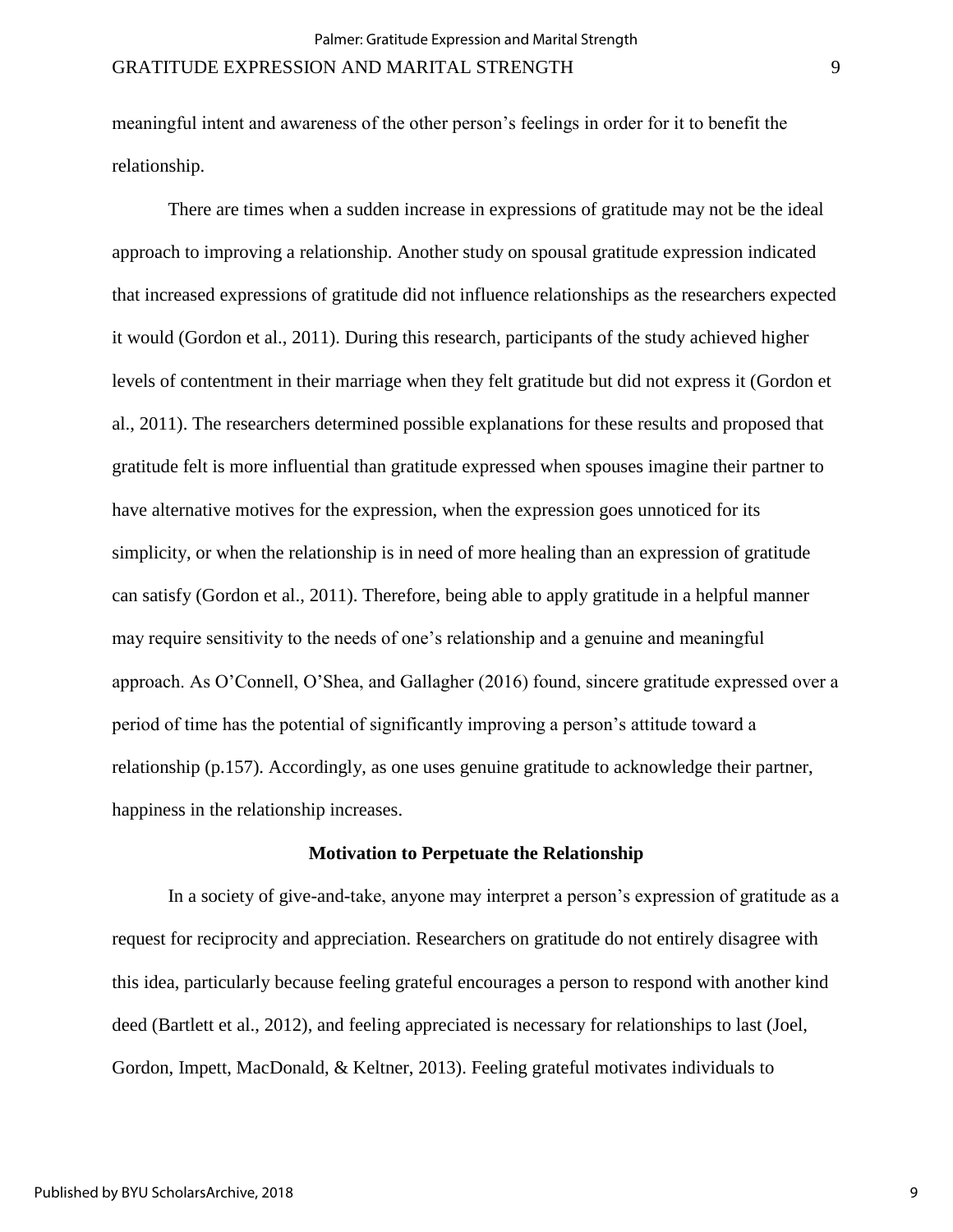continue promoting whatever it is that gave them something to be grateful for; couples will sacrifice more for a relationship when they feel grateful for it (Joel et al., 2013). Therefore, a small feeling or expression of gratitude can facilitate great acts of selflessness (Bartlett et al., 2012) and reinforced commitment in marriage (Joel et al., 2013). An experiment conducted by Bartlett et al. (2012) exemplified that in long-term relationships, high levels of commitment did not necessarily relate to increased gratitude, but more gratitude in the relationship positively correlated to greater commitment. Because the influence of gratitude extends to the strengthening of a close, mutual relationship, it is more than a momentary act of payment and repayment (Joel et al., 2013). Receiving and experiencing gratitude initiates behaviors beyond simple reciprocity such as continual acknowledgment of the other person's efforts and sacrifices, resolution of relationship issues, and motivation to meet the needs of the relationship.

## **Continual Acknowledgement of Effort**

One of the valuable consequences of expressing gratitude in relationships is that it encourages partners to develop a perspective of recognition for the other person's sacrifices. Many researchers state that feeling and expressing gratitude in relationships is a critical factor in sustaining a healthy relationship (Bartlett et al., 2012; Joel et al., 2013; Lambert & Fincham, 2011). Increased gratitude leads to a greater capacity to recognize the good in one's partner and feel gratitude toward them as well (Gordon et al., 2011). As marriage partners give gratitude and improve in acknowledgment of one another's contributions to the relationship, both partners also increase in gratitude.

To continue, learning to recognize another's efforts is essential to fostering gratitude within a marriage; a person will more frequently feel grateful toward their spouse if the person learns to see the good that their spouse does. After one invests in the relationship, receiving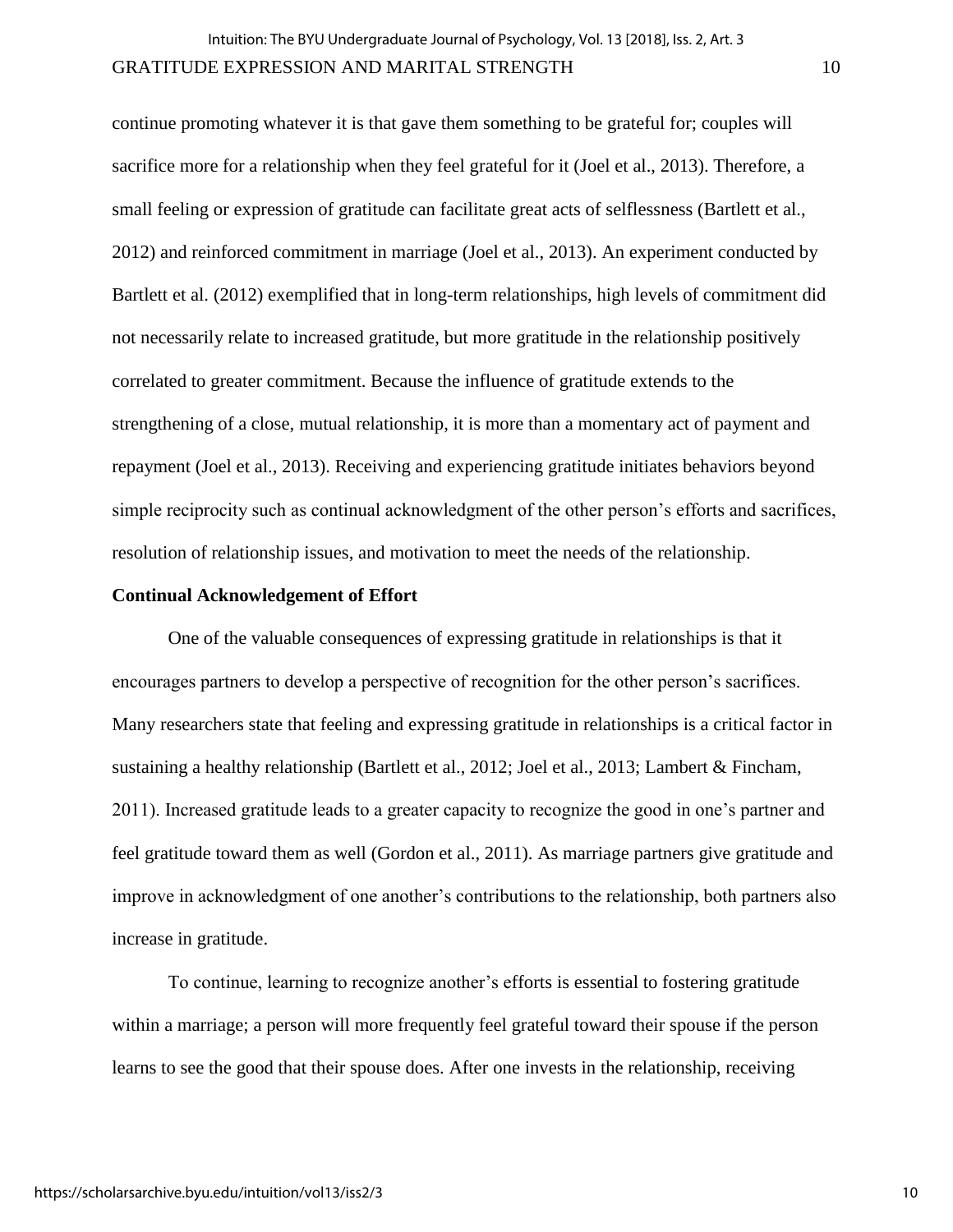gratitude is vital for commitment to continue (Gordon et al., 2012; Joel et al., 2013). Joel et al. (2013) performed a study in which participants reflected daily on contributions their romantic partners had made in the relationship; they found that gratitude and trust increased after doing so, much more than in the control group (pp. 1335-1337). In a later part of the study, participants who voiced their gratitude felt a stronger sense of stewardship or care for their partners (Joel et al., 2013, p. 1334). In other words, expressing gratitude to a marriage companion strengthens the other person's tendency to feel grateful as well as one's own level of concern for the other.

## **Resolution of Relationship Issues**

An individual's improved care and concern for their companion accompanies a desire to promote a healthy and beneficial relationship. One characteristic of a healthy relationship is the ability of both members to take care of problems as they arise and solve disagreements (Lambert & Fincham, 2011). After conducting a study on gratitude and relationship predicaments, researchers concluded that expressing gratitude initiates an increase in favorable feelings toward one's partner along with a willingness to discuss and resolve issues in the relationship (Lambert & Fincham, 2011, p. 58). Increasing feelings of gratitude and appreciation in both parties of a relationship can enhance a couple's positive perception of and commitment to the unit.

## **Initiative to Meet the Needs of the Relationship**

Gordon et al. (2012) explain how gratitude expression increases commitment in relationships with a simple cycle (see Figure 1; p. 259). When one person feels valued in a dyadic relationship or marriage, they tend to value the other person in return. They act on these feelings with behaviors that sustain the relationship, whether by reaching out when the other is in need or by sacrificing time and energy to strengthen their connection (Gordon et al., 2012, pp. 270-271). Additionally, this research suggests an interesting idea that spouses can express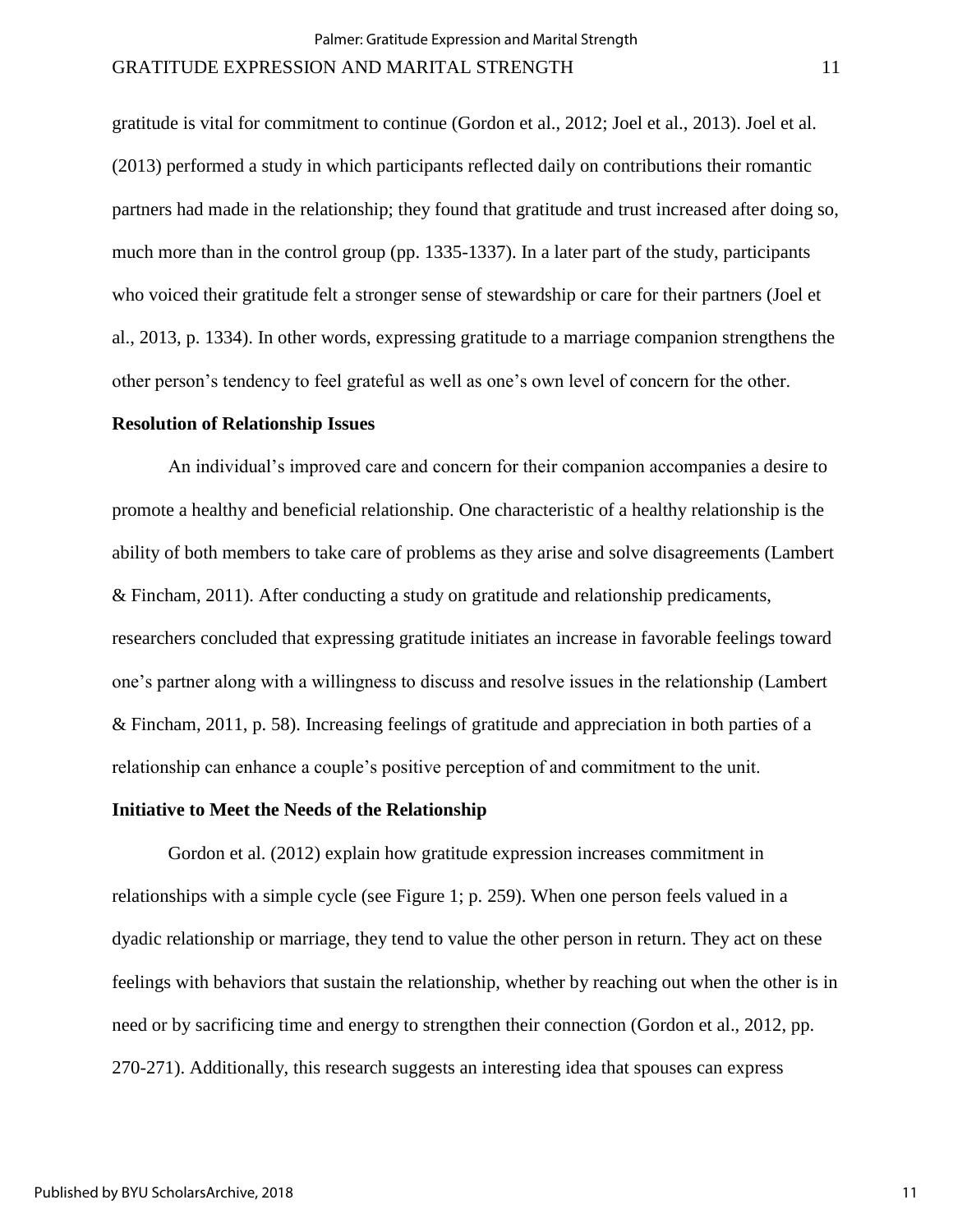appreciation through positive behaviors or with uplifting words, although both have the potential to benefit a marriage (Gordon et al., 2012). Other studies support the findings that investing in a relationship often results in the other person sacrificing as well (Bartlett et al., 2012; Joel et al., 2013).Therefore, gratitude serves as a type of mediator between positive contributions from each partner; a person usually feels grateful after recognizing a sacrifice another made for them, and this feeling motivates them to appreciate the other person and sacrifice for them too (Bartlett et al., 2012; Gordon et al., 2012; Joel et al., 2013). The elements of this proposed cycle often interconnect as each partner feels valued for various reasons (Gordon et al., 2012). Ultimately, sincere gratitude is a reliable relationship builder when it is cultivated between two partners.

#### **Gratitude Applied**

With these things in mind, couples may develop grateful perspectives as one of many possible relationship-strengthening approaches. Married couples will see most effects of gratitude on their relationship when they build a personal ability to experience gratitude, a willingness to share it, and an awareness of when it is given (Gordon et al., 2012; Gordon et al., 2011; Joel et al., 2013; Leong, 2012). If the act of searching for a reason to feel grateful increases happiness (Barker, 2015), then it seems possible that this searching for gratitude and expressing it often also increases levels of relationship happiness (O'Connell et al., 2016). Researchers who conducted studies on gratitude recommended that romantic couples strive to develop a deep sense of appreciation for their partner and to learn to recognize the good in them (Gordon et al., 2012; Gordon et al., 2011). In particular, one set of researchers proposed that gratitude might have the greatest positive influence if marriage partners seek to consider the good in their spouse and learn to focus on the positive aspects of their marriage, rather than trying to force improvement by expressing more gratitude (Gordon et al., 2011). A person will not express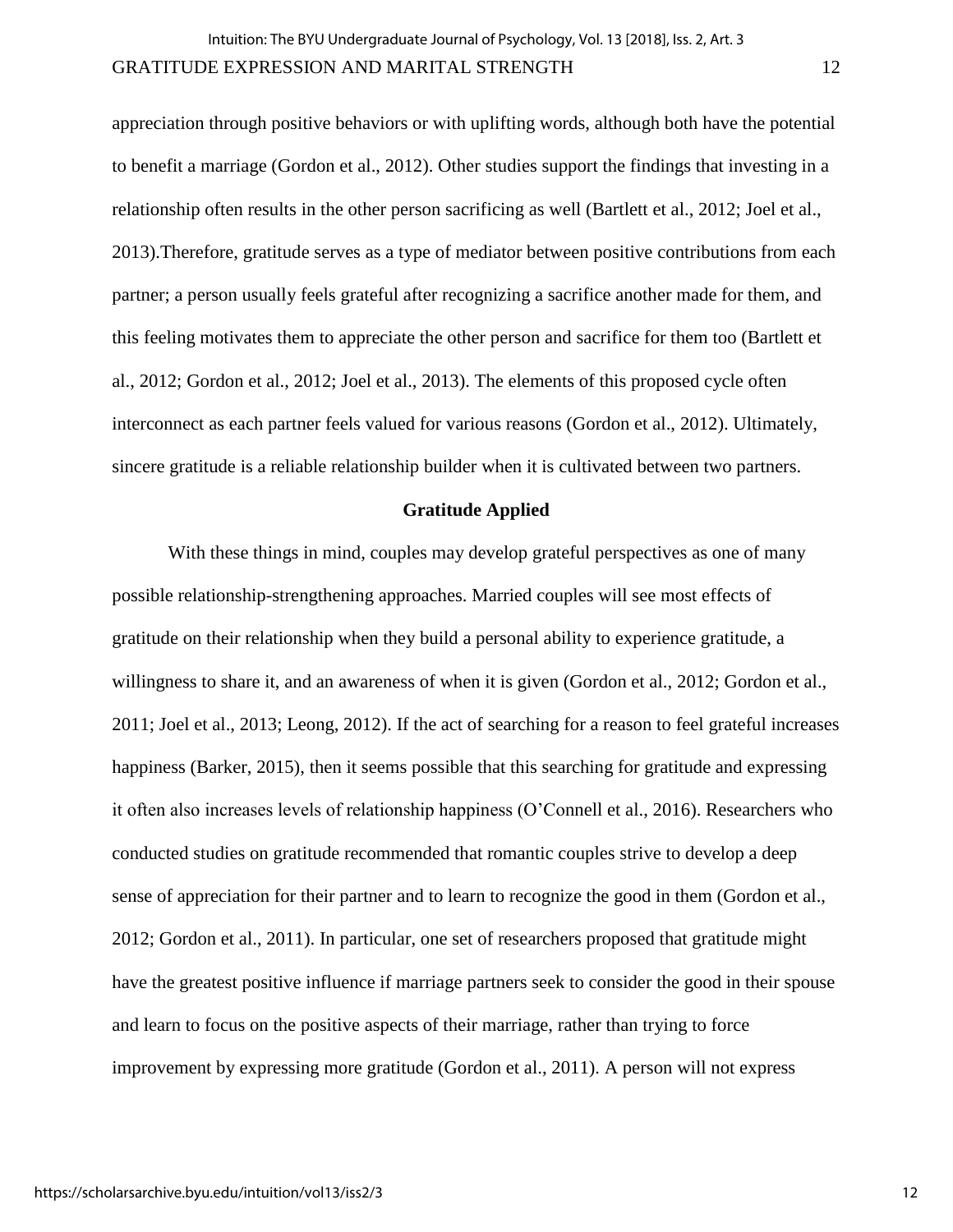gratitude unless they have learned to feel it first (Gordon et al., 2011). If accumulating feelings of gratitude is difficult, researchers suggest that partners look for evidence of the investments that their spouses have made in the relationship; doing so will encourage feelings of appreciation for the other person (Joel et al., 2013). Choosing to increase one's own gratitude brings twice as many benefits as expected because increasing one's own gratitude will often influence one's partner to do the same (Gordon et al., 2012; Gordon et al., 2011; Leong, 2012). The influence of gratitude is powerful, and the cultivation of this simple emotion in relationships is invaluable.

As an individual increases the amount of gratitude they feel, their relationships build in countless positive ways. Gordon et al. (2012) stated that a person ought to allow greater feelings of gratitude to motivate healthy relationship behaviors, which allows them to improve the relationship and behaviorally express appreciation for their partner. Important relationship practices include forming and strengthening positive attachment habits, which allow for equal levels of trust, commitment, and compassion between both partners (Johnson, 2008). Additionally, while cultivating gratitude and appreciation, couples can feel greater affection for their partner and choose to address relationship problems with a positive attitude that helps them to avoid unnecessary complaints and accusations (Lambert  $\&$  Fincham, 2011). These positive contributions to the marriage are important in assisting one's partner to experience and then express gratitude consistently (Joel et al., 2013). Continually developing and expressing gratitude may serve as a positive interaction between couples that potentially instigates further positive behaviors, helping a marriage relationship to grow stronger in commitment and appreciation.

## **Conclusion**

In the existing literature on gratitude in relationships, several important observations have been made about the influence that grateful expressions may have on a person. Primarily,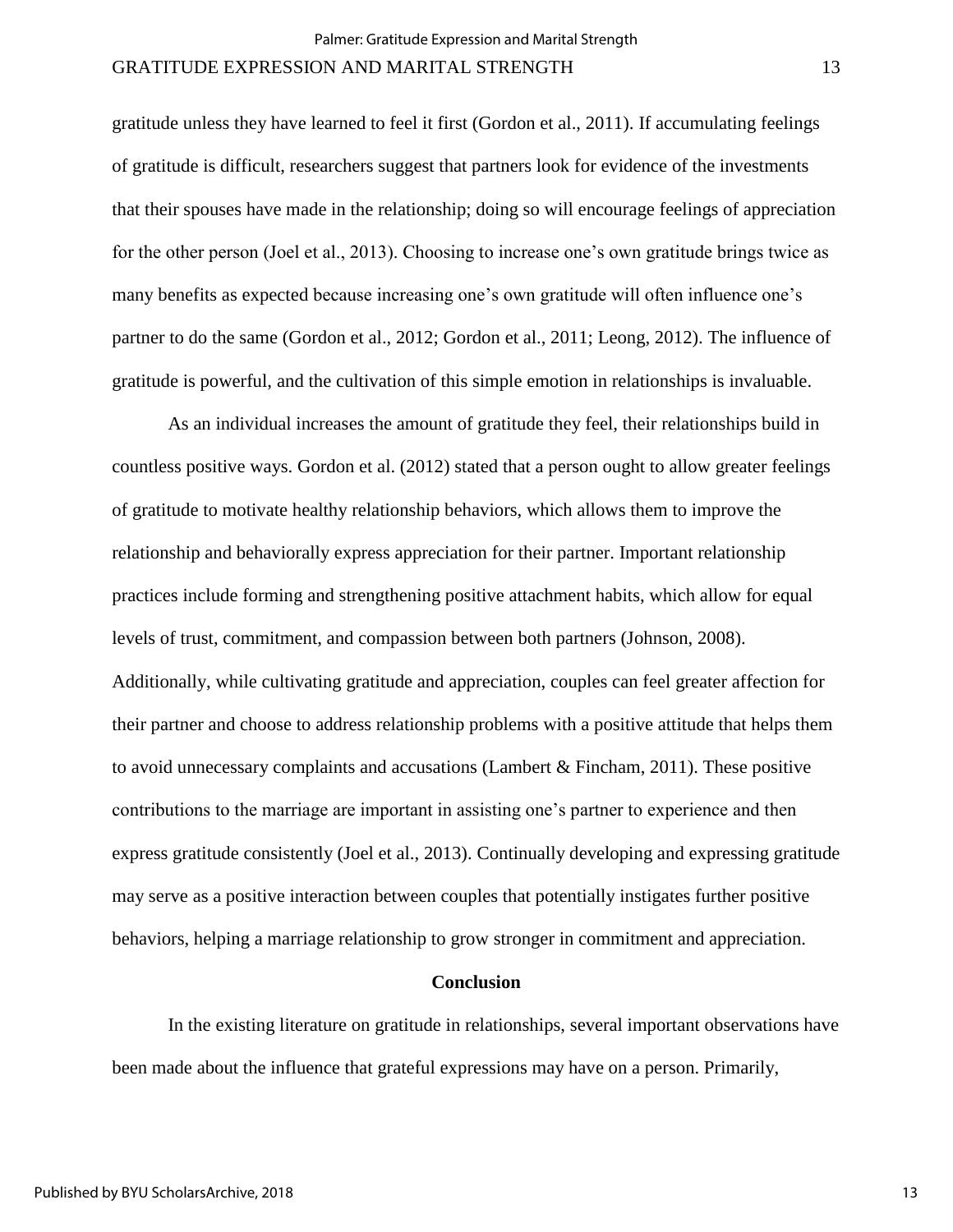expressing gratitude is a potential means of meeting a partner's desire to feel valued, a feeling that has been considered to be significant in the selection of a long-term companion (Chang et al. 2013; Gordon et al., 2011; Lambert & Fincham, 2011). Experiencing gratitude and hearing it given by one's partner strengthen a relationship by fortifying feelings of security and trust, as long as the expressions are sincere (Gordon et al., 2011; Lambert & Fincham, 2011; Leong 2012). This emotional connection is one of the most prevalent effects of gratitude in marriage or long-term relationships because grateful emotions and expressions are two ways of encouraging healthy attachment styles (Algoe et al., 2013, p. 606; Algoe et al., 2016, p. 659; Algoe & Zhaoyang, 2016; Johnson, 2008). Additionally, the cycle of receiving, experiencing, and expressing gratitude continually perpetuates the relationship by making one aware of another's helpful actions, motivating participation in mutual forgiveness, and initiating actions that fulfill interpersonal needs (Bartlett et al., 2012; Gordon et al., 2012; Joel et al., 2013; Lambert & Fincham, 2011). As depicted above, gratitude is a unique way of positively contributing to marriage relationships.

In short, a few of the aforementioned studies indicated that there is room for further research on gratitude and its implications for marital connections. Namely, Gordon et al. (2011) suggested that more studies be conducted on when gratitude expressions are most helpful or most harmful, so individuals can understand how to best to demonstrate their appreciation. Further research focused on expressions of gratitude would help increase understanding about how such expressions might benefit a marriage. Relationship education researchers who are concerned these subjects could consider studying sentiments and expressions of gratitude and their effects on marriage relationships. Because relationships strengthening programs often include an increase in positive couple interaction such as expressing gratitude, it might be possible to take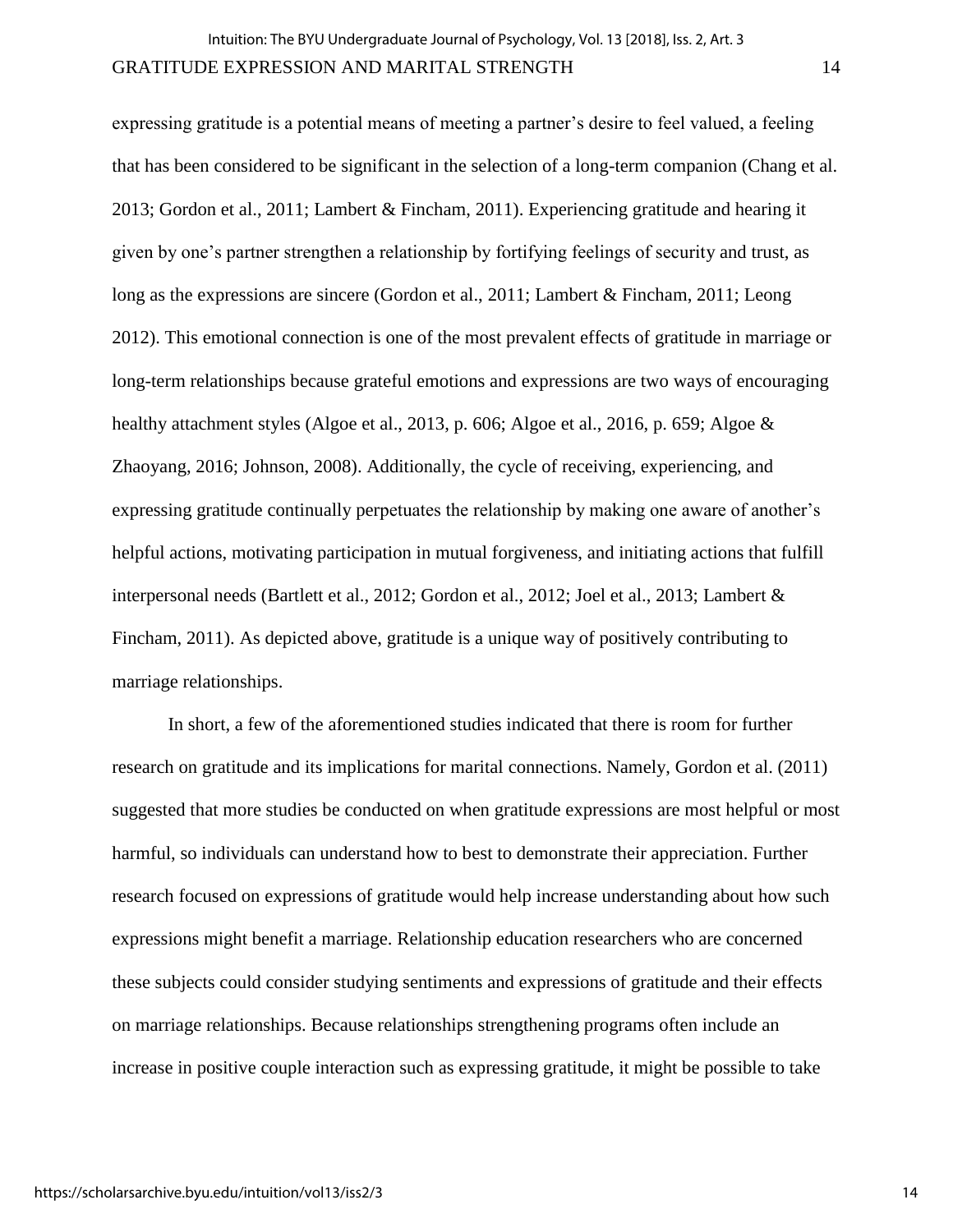knowledge gained about gratitude and create practical application programs for couples to apply in their own lives. A system that would help individuals to be more grateful could yield positive results, as seen with other relationship-building practices. Among these benefits would be the improvement of marriages with simple gratitude experiences and expressions, which will allow couples to more deeply value each other and successfully sustain their relationship.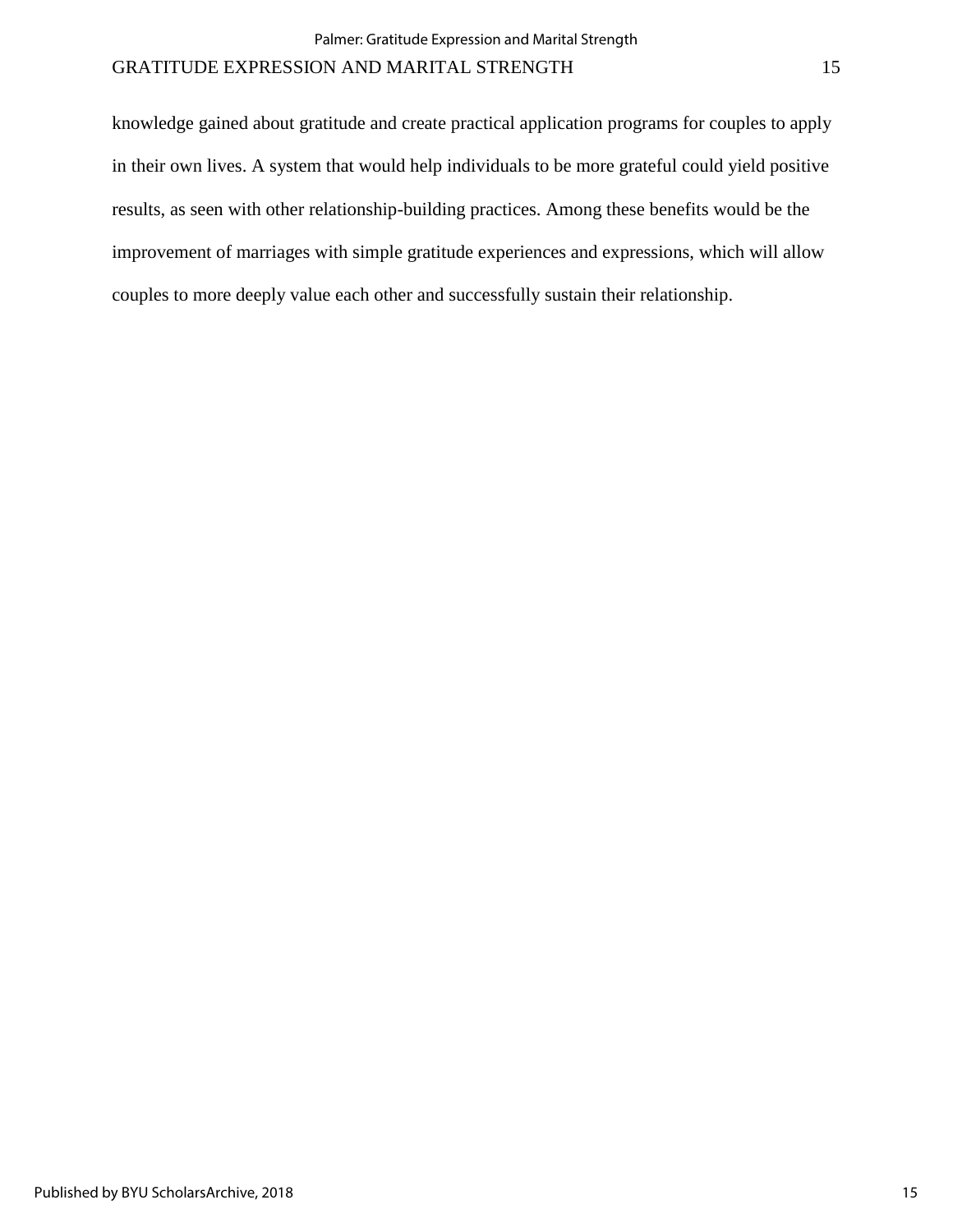#### References

- Algoe, S. B., Fredrickson, B. L., & Gable, S. L. (2013). The social functions of the emotion of gratitude via expression. *Emotion, 13*(4), 605-609. doi:10.1037/a0032701
- Algoe, S. B., Kurtz, L. E., & Hilaire, N. M. (2016). Putting the 'you' in 'thank you': Examining other-praising behavior as the active relational ingredient in expressed gratitude. *Social Psychological and Personality Science, 7*(7), 658-666. doi:10.1177/1948550616651681
- Algoe, S. B., & Way, B. M. (2014). Evidence for a role of the oxytocin system, indexed by genetic variation in CD38, in the social bonding effects of expressed gratitude. *Social Cognitive and Affective Neuroscience, 9*(12), 1855-1861. doi:10.1093/scan/nst182
- Algoe, S. B., & Zhaoyang, R. (2016). Positive psychology in context: Effects of expressing gratitude in ongoing relationships depend on perceptions of enactor responsiveness. *The Journal of Positive Psychology, 11*(4), 399-415. doi:10.1080/17439760.2015.1117131
- Barker, E. (2015, September 21). Four rituals that will make you happy. *New York Times*. Retrieved from http://time.com/4042834/neuroscience-happy-rituals/
- Bartlett, M. Y., Condon, P., Cruz, J., Baumann, J., & Desteno, D. (2012). Gratitude: Prompting behaviours that build relationships. *Cognition and Emotion, 26*(1), 2-13. doi:10.1080/02699931.2011.561297
- Carnegie, D. (1936/1981). *How to win friends and influence people*. New York, NY: Simon & Schuster. (Original work published 1936).
- Chang, Y., Li, T., Teng, H. Y., Berki, A., & Chen, L. H. (2013). Living with gratitude: Spouses gratitude on one's depression. *Journal of Happiness Studies, 14*(4), 1431-1442. doi:10.1007/s10902-012-9389-4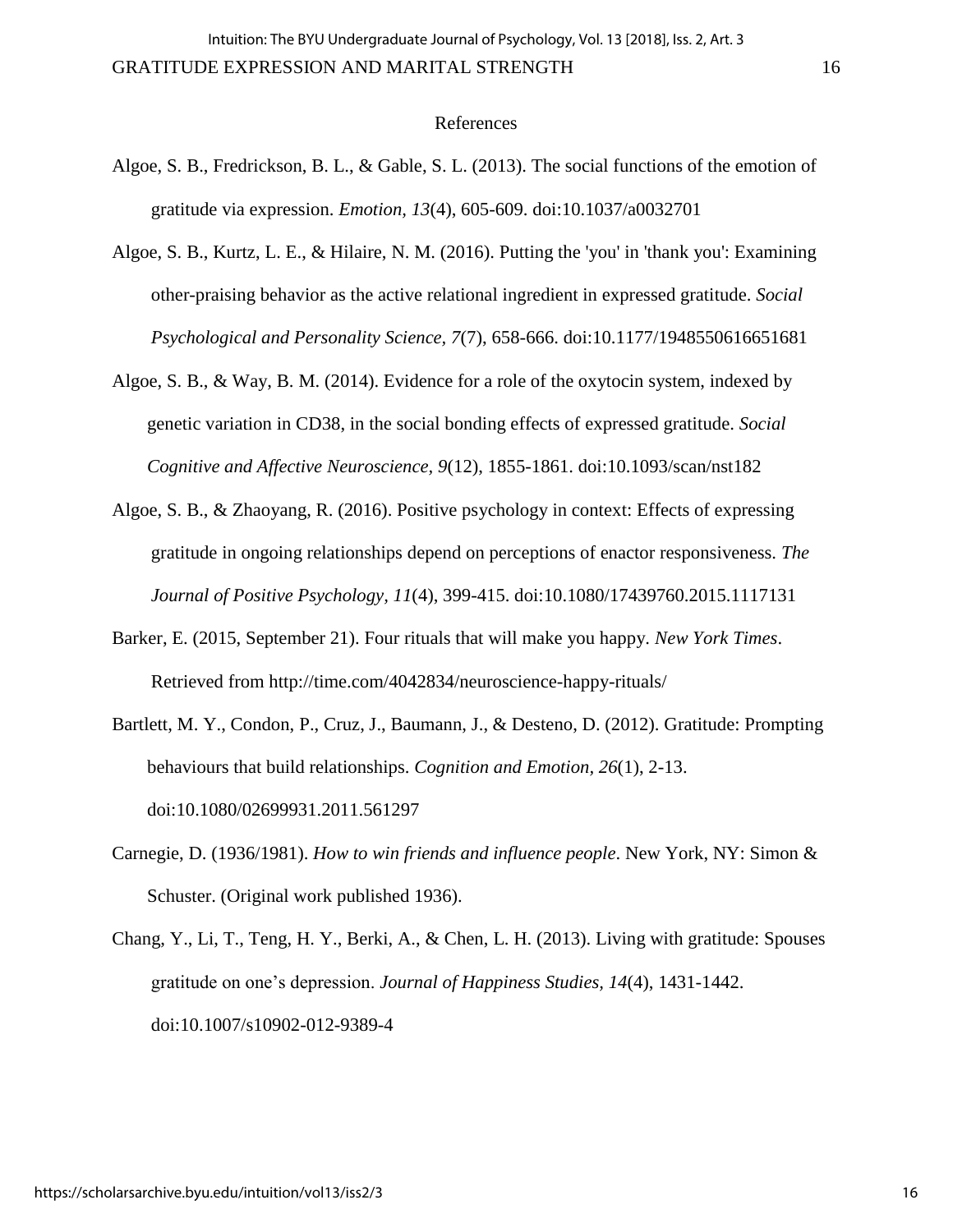- Gordon, A. M., Impett, E. A., Kogan, A., Oveis, C., & Keltner, D. (2012). To have and to hold: Gratitude promotes relationship maintenance in intimate bonds. *Journal of Personality and Social Psychology, 103*(2), 257-274. doi:10.1037/a0028723
- Gordon, C. L., Arnette, R. A. M., & Smith, R. E. (2011). Have you thanked your spouse today?: Felt and expressed gratitude among married couples. *Personality and Individual Differences, 50*(3), 339-343. doi:10.1016/j.paid.2010.10.012
- Joel, S., Gordon, A. M., Impett, E. A., MacDonald, G., & Keltner, D. (2013). The things you do for me: Perceptions of a romantic partner's investments promote gratitude and commitment. *Personality and Social Psychology Bulletin, 39*(10), 1333-1345. doi:10.1177/0146167213497801
- Johnson, S. (2008). Emotional responsiveness—The key to a lifetime of love. *Hold Me Tight* (39-61). New York, NY: Little, Brown.
- Kleinman, C., Kuenne, K., Kuhr, D., & Thyne, T., (Producers), & Kuenne, K. (Director). (2007). *Validation* [Motion Picture]. United States: Theatre Junkies Productions.
- Lambert, N. M., & Fincham, F. D. (2011). Expressing gratitude to a partner leads to more relationship maintenance behavior. *Emotion, 11*(1), 52-60. doi:10.1037/a0021557
- Leong, L. T. J. (2012). *Gratitude in an on-going dyadic relationship: The effects of feeling and expressing gratitude on marital satisfaction among married couples*. (2012-99100-115).
- O'Connell, B. H., O'Shea, D., & Gallagher, S. (2016). Enhancing social relationships through positive psychology activities: A randomised controlled trial. *The Journal of Positive Psychology, 11*(2), 149-162. doi:10.1080/17439760.2015.1037860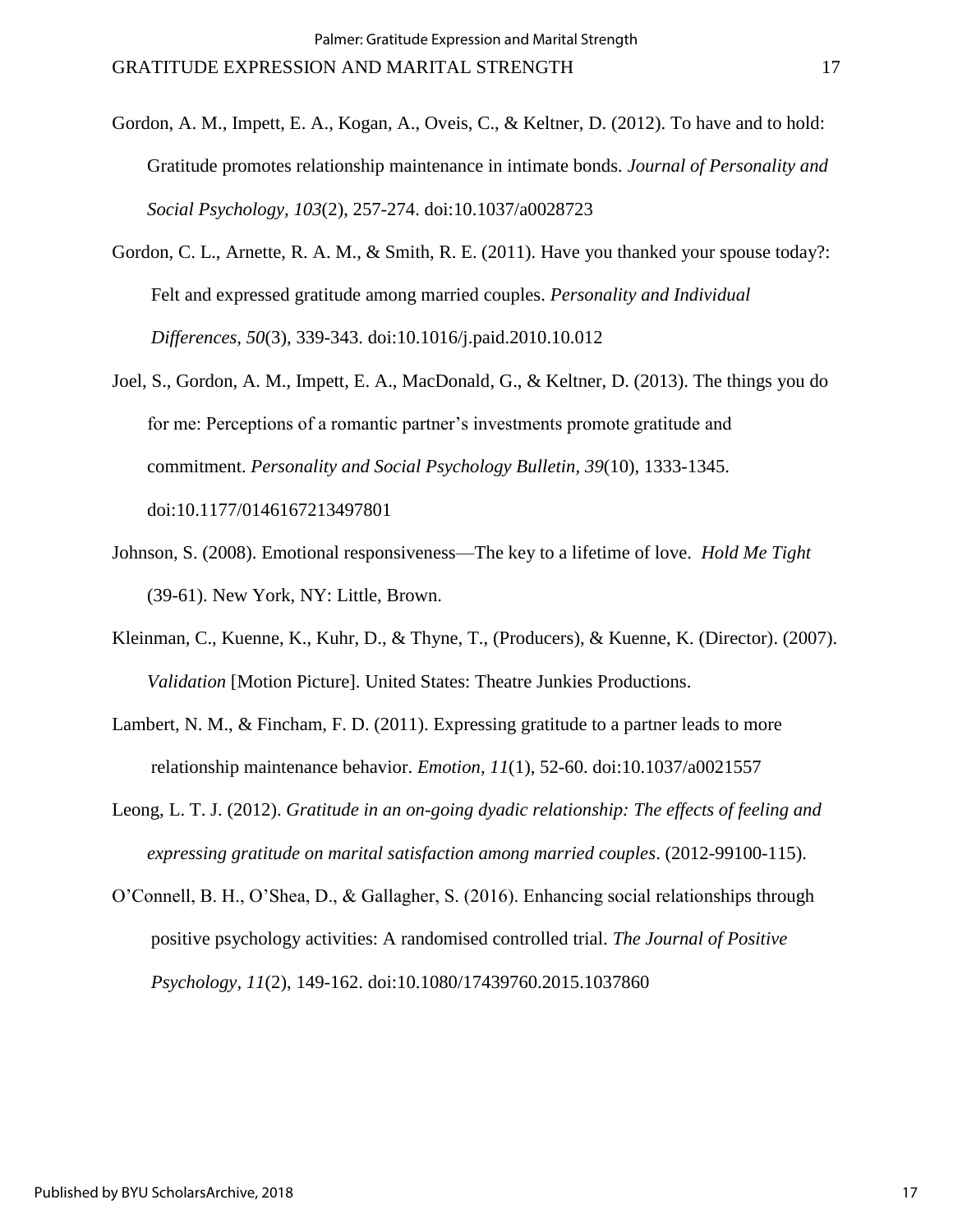Solom, R., Watkins, P. C., McCurrach, D., & Scheibe, D. (2017). Thieves of thankfulness: Traits that inhibit gratitude. *The Journal of Positive Psychology, 12*(2), 120-129. doi:10.1080/17439760.2016.1163408